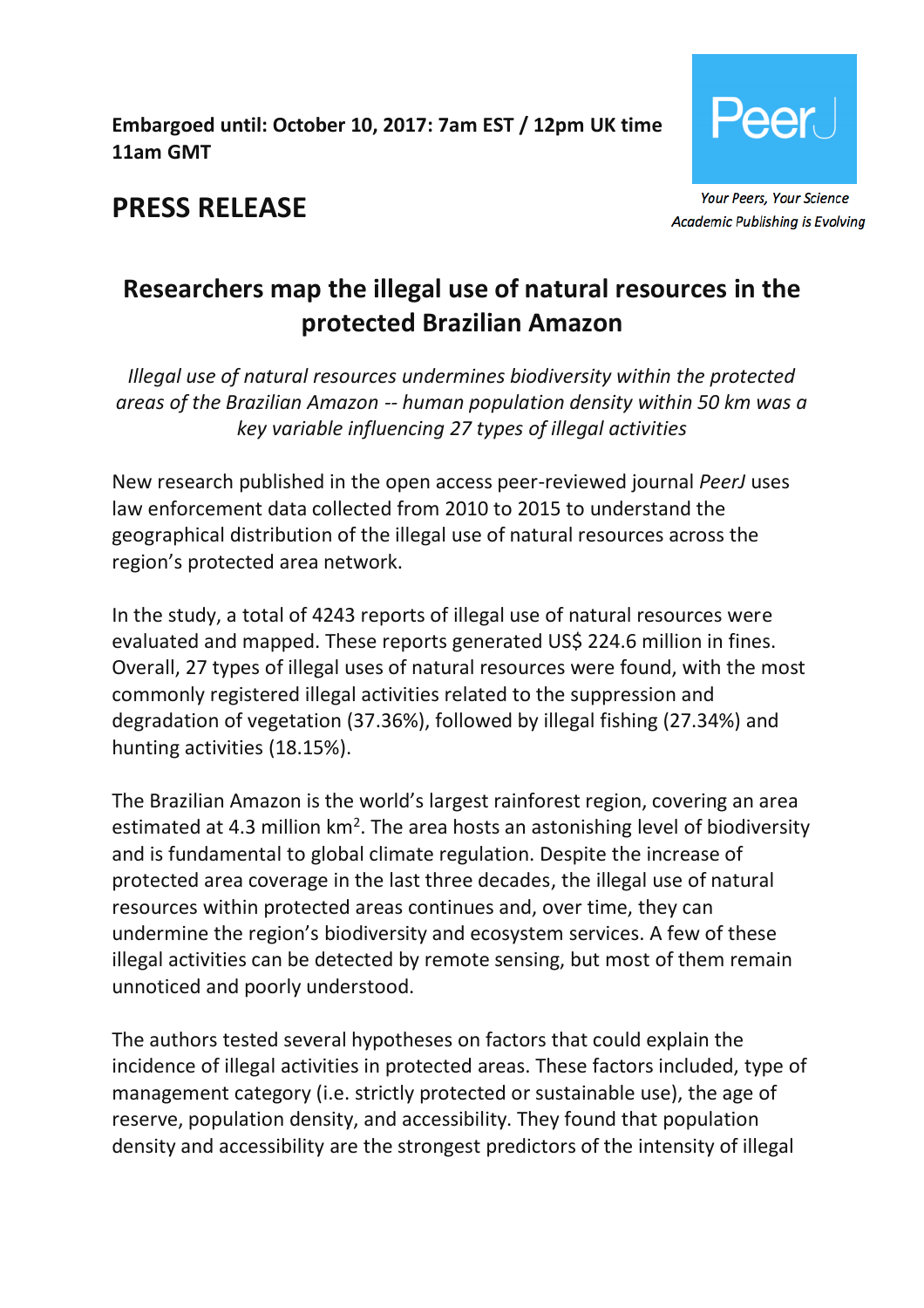activities. In particular, human population density within 50 Km was a key variable which influenced illegal activity.

"Our paper demonstrates that illegal activities within protected areas are still pervasive across the region and that much more work is required to understand their causes and find ways to prevent them," states author Érico Kauano, who also works for the Instituto Chico Mendes de Conservação da Biodiversidade (ICMBio), the Brazilian agency responsible for the management of the federal protected areas.

"We hope that our article can highlight the urgency to shift the flow of the resources dedicated to forest conservation, from the well-maintained offices in cities far away from the actual problems to the frontlines where the fate of the tropical forests is going to be decided in the next decades", writes Érico Kauano.

"Selective harvesting and hunting remove key species that are essential to the maintenance of the ecological processes that sustain healthy forests," states Fernanda Michalski, Professor of the Universidade Federal do Amapá, one of the authors of the article and who has spent many years studying the effects of hunting across the region.

Although Brazil has been a global leader in the use of remote sensing to identify large-scale ecological changes in tropical forests, disturbances that occur "under the canopy" remain largely undetected and its effects poorly understood. The protection of the tropical forests around the world remains a global challenge. The financial resources to conduct the groundwork required to prevent and understand the illegal activities undermining this critical ecosystem are scarce.

**###**

**Images:**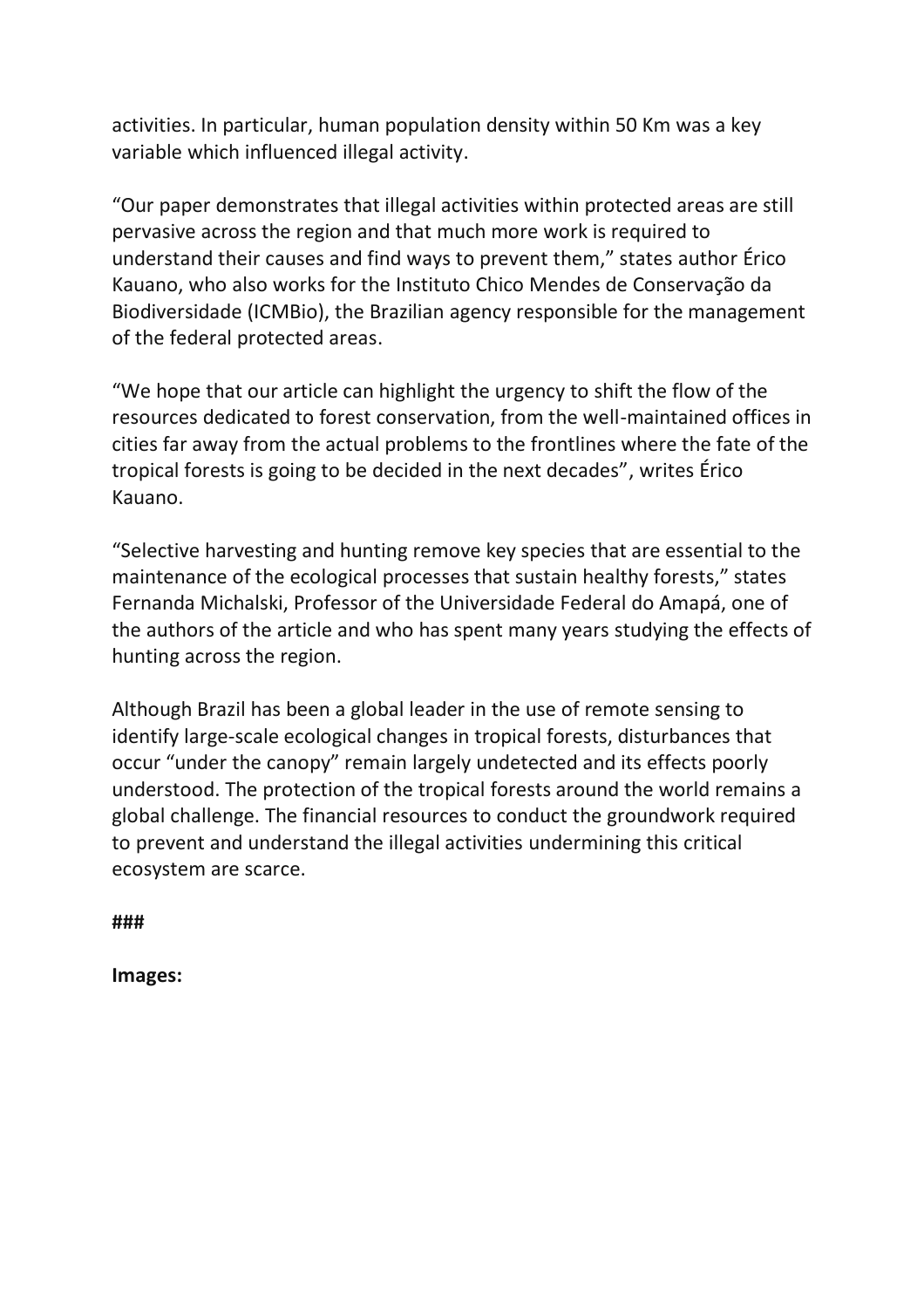

**Image 1**: Vessel of Chico Mendes Institute for Biodiversity Conservation used for surveillance in the Cabo Orange National Park. On the vessel, you can see the surveillance team, and fishing nets seized during enforcement activities. Image credit: Paulo Silvestro.



**Image 2**: Illegally hunted animals and weapons seized in enforcement action in the Amapá National Forest. Image credit: Érico Kauano.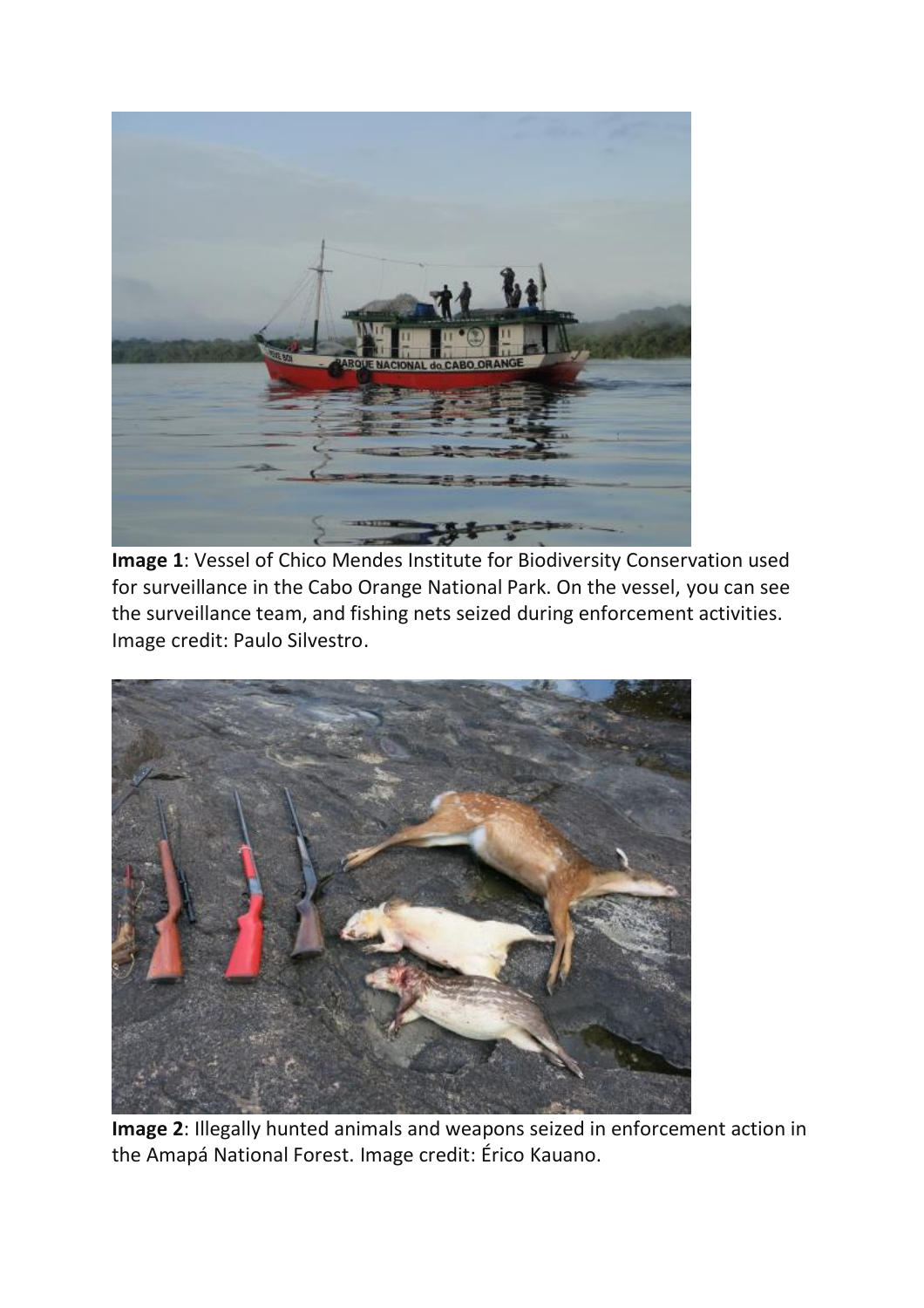

**Image 3**: Illegal mining of gold in the immediate surroundings of the Amapá National Forest. Image credit: Érico Kauano.



**Image 4**: Anavilhanas National Park monitoring and surveillance base. Image credit: Érico Kauano.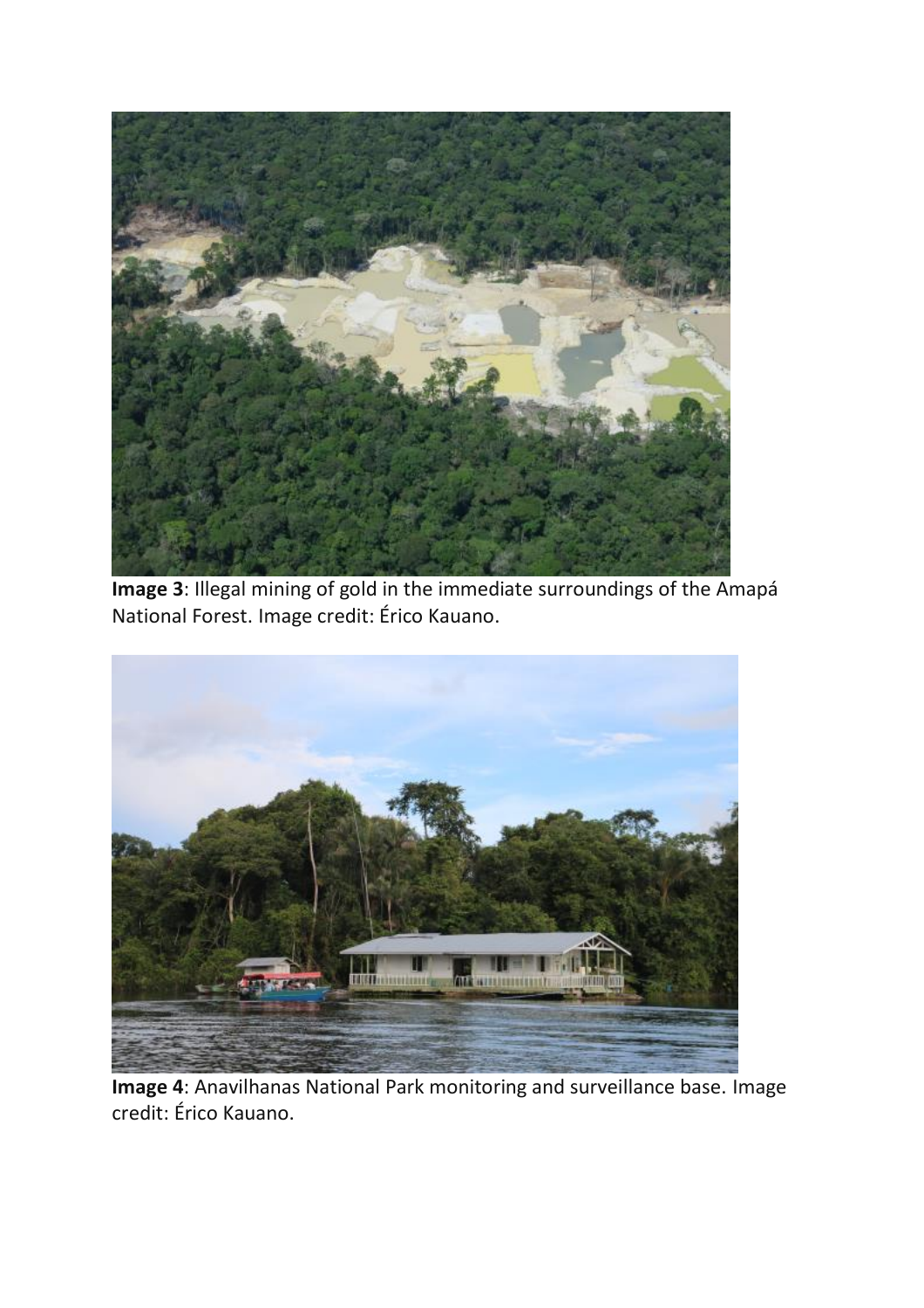# **Full Media Pack including image:**

<https://drive.google.com/open?id=0BzGrFBtalE6wS3c5clZwZmVuckE>

## **###**

**EMBARGOED** until October 10: 7 am EST; 12 midday UK local time; 11 am GMT (i.e. the date of publication)

# **PDF of this Press Release:**

<http://static.peerj.com/pressReleases/2017/10/Press-Release-Kauano.pdf>

**Link to the Published Version of the article** (quote this link in your story – the link will ONLY work after the embargo lifts): <https://peerj.com/articles/3902> your readers will be able to freely access this article at this URL.

**Citation to the article**: Kauano ÉE, Silva JMC, Michalski F. (2017) Illegal use of natural resources in federal protected areas of the Brazilian Amazon. *PeerJ* 5:e3902 <https://doi.org/10.7717/peerj.3902>

## **###**

## **About:**

**PeerJ** is an Open Access publisher of two peer-reviewed journals and a preprint server. PeerJ is based in San Diego, CA and the UK and can be accessed at <https://peerj.com/>. PeerJ's mission is to help the world efficiently publish its knowledge.

All works published in PeerJ are Open Access and published using a Creative Commons license (CC-BY 4.0). Everything is immediately available—to read, download, redistribute, include in databases and otherwise use—without cost to anyone, anywhere, subject only to the condition that the original authors and source are properly attributed.

PeerJ has an Editorial Board of over 1,600 respected academics, including 5 Nobel Laureates. PeerJ was the recipient of the 2013 ALPSP Award for Publishing Innovation. PeerJ Media Resources (including logos) can be found at: <https://peerj.com/about/press/>

#### **###**